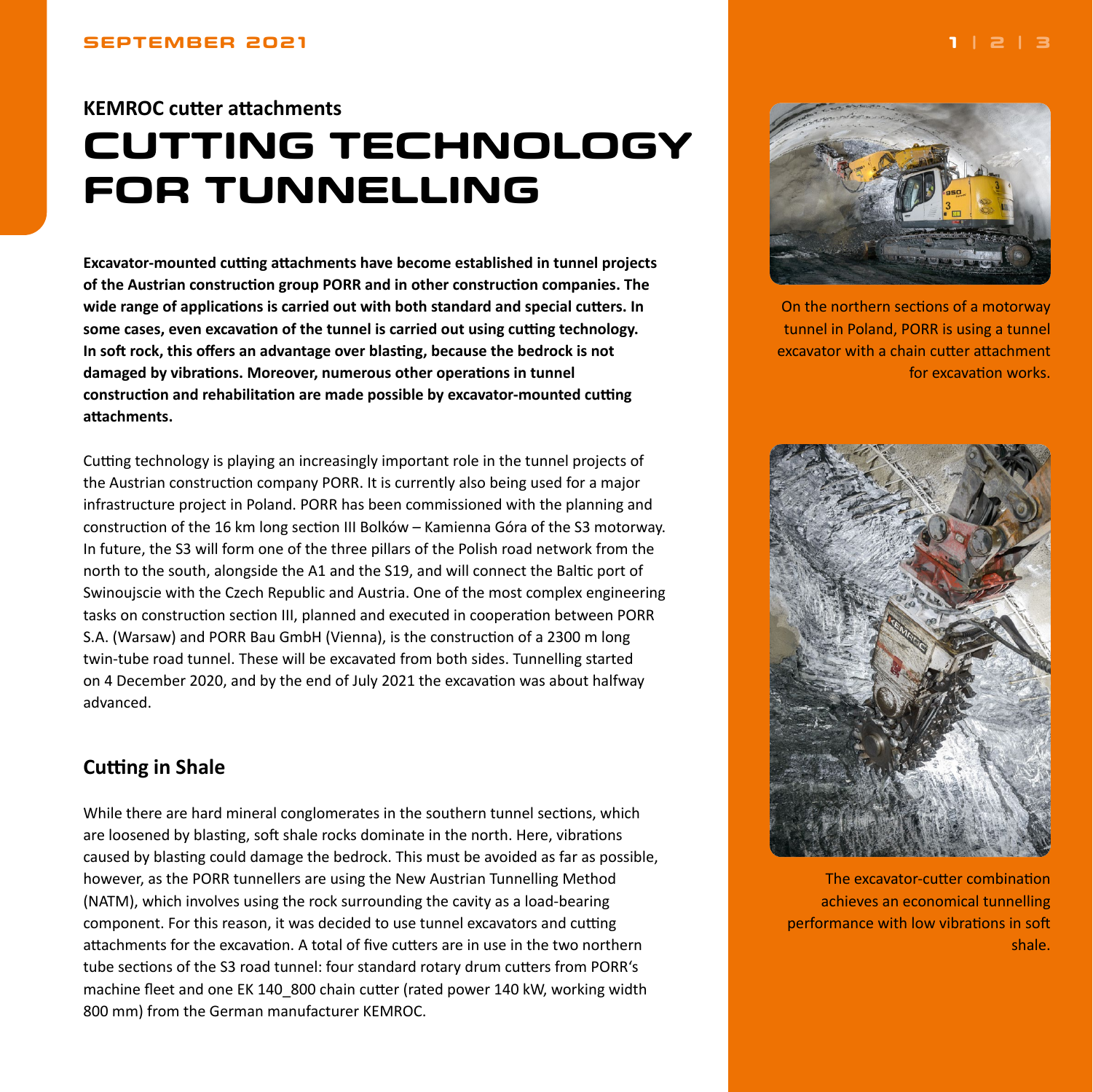### <span id="page-1-0"></span>**SEPTEMBER 2021 [1](#page-0-0) | 2 | [3](#page-2-0)**

Unlike conventional rotary drum cutters, KEMROC EK series chain cutters have a rotating cutter chain fitted with tungsten carbide tipped picks between the lateral cutter heads. They save up to 40% energy compared to comparable excavatormounted cutting attachments without a central chain. Together with the newly introduced EK 220 model (220 kW), the EK product range now fits excavators from 1.5 to 70 t operating weight. KEMROC's range is complemented by rotary drum cutters/twin head cutters without a central rotating cutter chain. According to KEMROC, they are particularly robustly built and are suitable attachments for carriers with short booms in confined working areas – especially at the tunnel face – as well as for low-vibration and low-noise demolition work on reinforced concrete.

## **Different Application Areas: Chain Cutters and Rotary Drum Cutters**

Querschneidkopffräsen aus dem eigenen Bestand und die jüngst angeschaffte According to project manager Norbert Hörlein, rotary drum cutters from the company's own stock and the recently acquired chain cutter complement each other in tunnel driving: "Chain cutters are not comparable with blasting in terms of their driving performance in hard rock. However, where cutting works economically, chain cutters are more efficient in excavation than rotary drum cutters. For scaling, on the other hand, rotary drum cutters are better suited overall. We install steel lattice arches covered with shotcrete as rock support. These are at risk when working with chain cutters because these machines are designed longer and the operator – with a required precision in the centimetre range – cannot see his working area quite as well as with rotary drum cutters."

In general, the engineer continues, chain cutters are best suited for removing soft rock in all straight ahead and downward modes of bench and invert excavation. When scaling, the operator has a better view of his working area with the short rotary drum cutters. The manufacturer KEMROC states that it is currently working on a short, compact chain cutter especially for tunnel construction. In hard rock, cutting methods cannot compete with conventional tunnelling methods in terms of advance performance. But they make sense in comparatively soft shale, as well as in mixedface conditions where both hard rock and soft rock are found at the same face. And, according to Norbert Hörlein, excavator-mounted cutters can also play an important role in blasting, specifically for clearing loose rock fragments. In this situation, the crews can work more safely compared to having to remove the loose rock only by means of excavator buckets or manually from the working cage. Norbert Hörlein concludes by comparing the cutting process with the blast-free excavation by tunnel excavator and demolition bucket with ripper teeth. "With this method", he explains,



A rotating cutter chain with tungsten carbide tipped picks is the essential feature of Kemroc chain cutters. It enables rock to be removed without leaving any residue.



Porr also uses a standard rotary drum cutter. It proves advantageous for certain work areas.